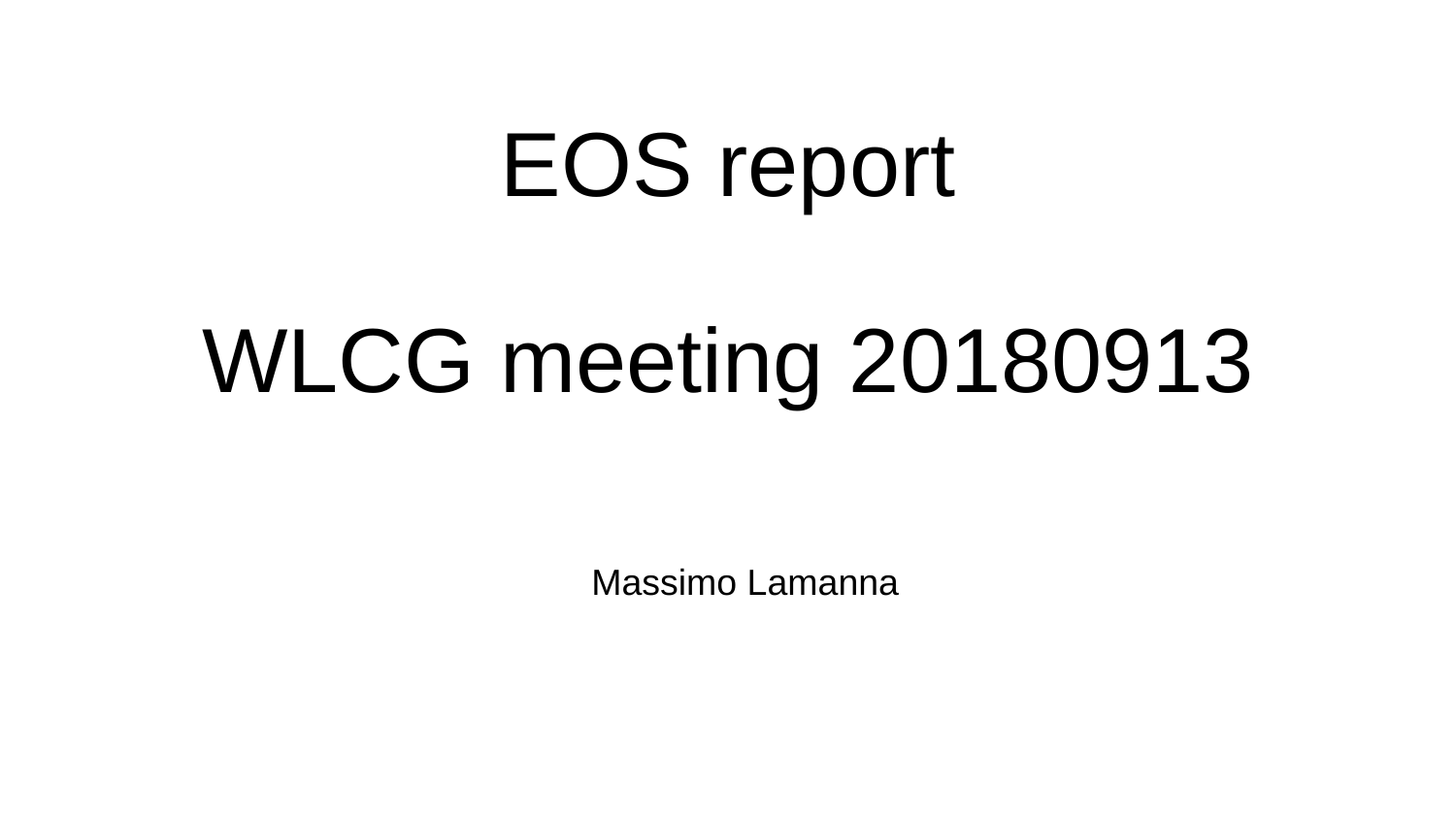#### **Instabilities**

- Unusual level of service interruption earlier this year
	- Particularly visible on EOSATLAS and EOSPUBLIC
- Amplified by additional problems of rebooting the instance
	- Reboot of the MGM (Catalogue)
	- Reads back  $\sim$  1kB  $*$  #entries (typical "boot" time  $\sim$  1000 s)
	- Scheduled reboot have a similar impact
		- Related activity (in background): MGM memory compaction (to avoid the boot time to be artificially longer)
- Detailed analysis (EOSATLAS) available
	- Corrective actions in production on all instances
	- **https://hackmd.web.cern.ch/xOCz\_B3WRYq5yqBW38ehtQ#**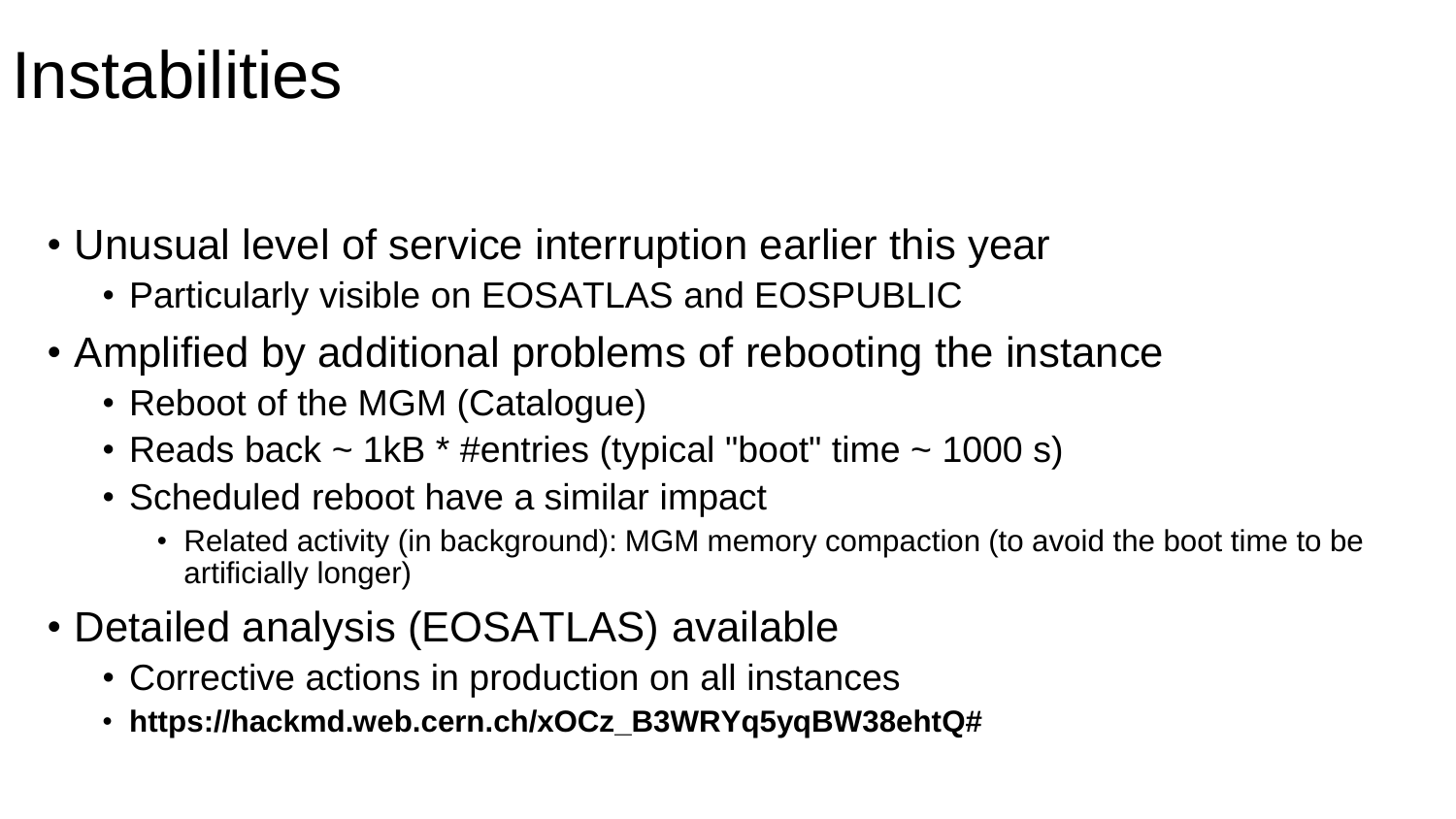## Why? Why now?

- Why instabilities pop up suddenly?
	- No clear correlations with new bugs
		- New undetected issues in a new release
		- Very rare these days
	- Activation of sleeping bugs
		- Workflow changes (different activities)
		- Pressure changes ("rogue" users)
	- Follow-up procedure
		- Get info (stack traces, logs, ...)
		- Development team involved
		- If fix not available, workarounds/mitigation
			- As a matter of fact a new version is generated overnight, goes in the testing pipeline and is deployed the day after
		- Within several days the other instances follow to protect all other users from known issues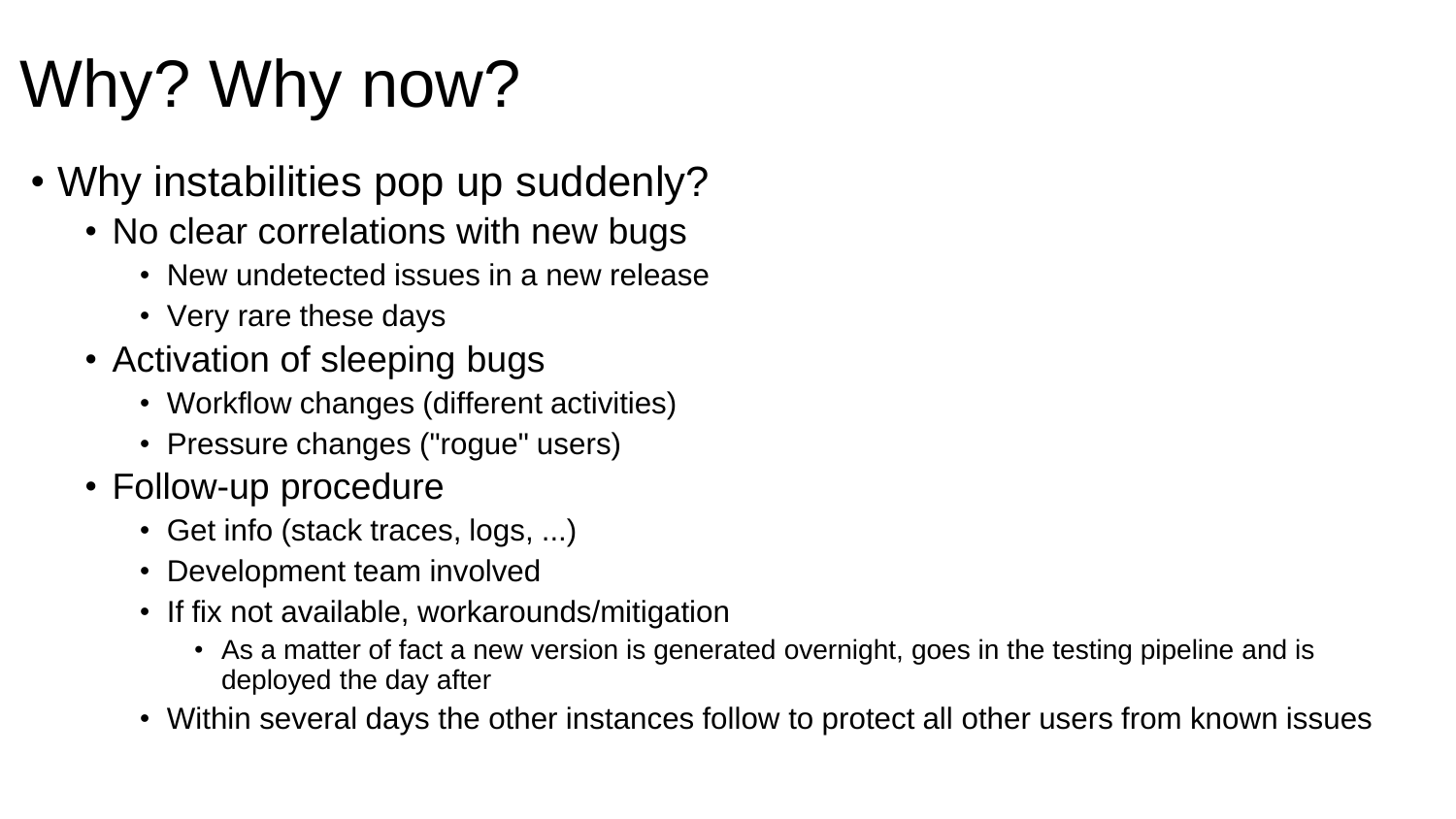## Visibility of the problem

- Impact
	- Instance size
		- e.g. rogue user impacts all (but only) colleagues (LHC instances)
		- large instance (n. of files) --> long restart
- Present situation
	- Isolation: one instance for LHC experiment
		- One "catch-all" for NA62, AMS, COMPASS, ...
		- One instance for EOSUSER (CERNBox)
- Transition phase (new deployment)
	- EOSUSER --> 600M entries distributed across 5 instances (impact/5)
	- New MGM with HA backend
		- reboot time from  $\sim$  1000s to  $\sim$  10s ( duration/100)
		- RocksDB + RAFT consensus algorithm
- By default: no change applied to running instances before LS2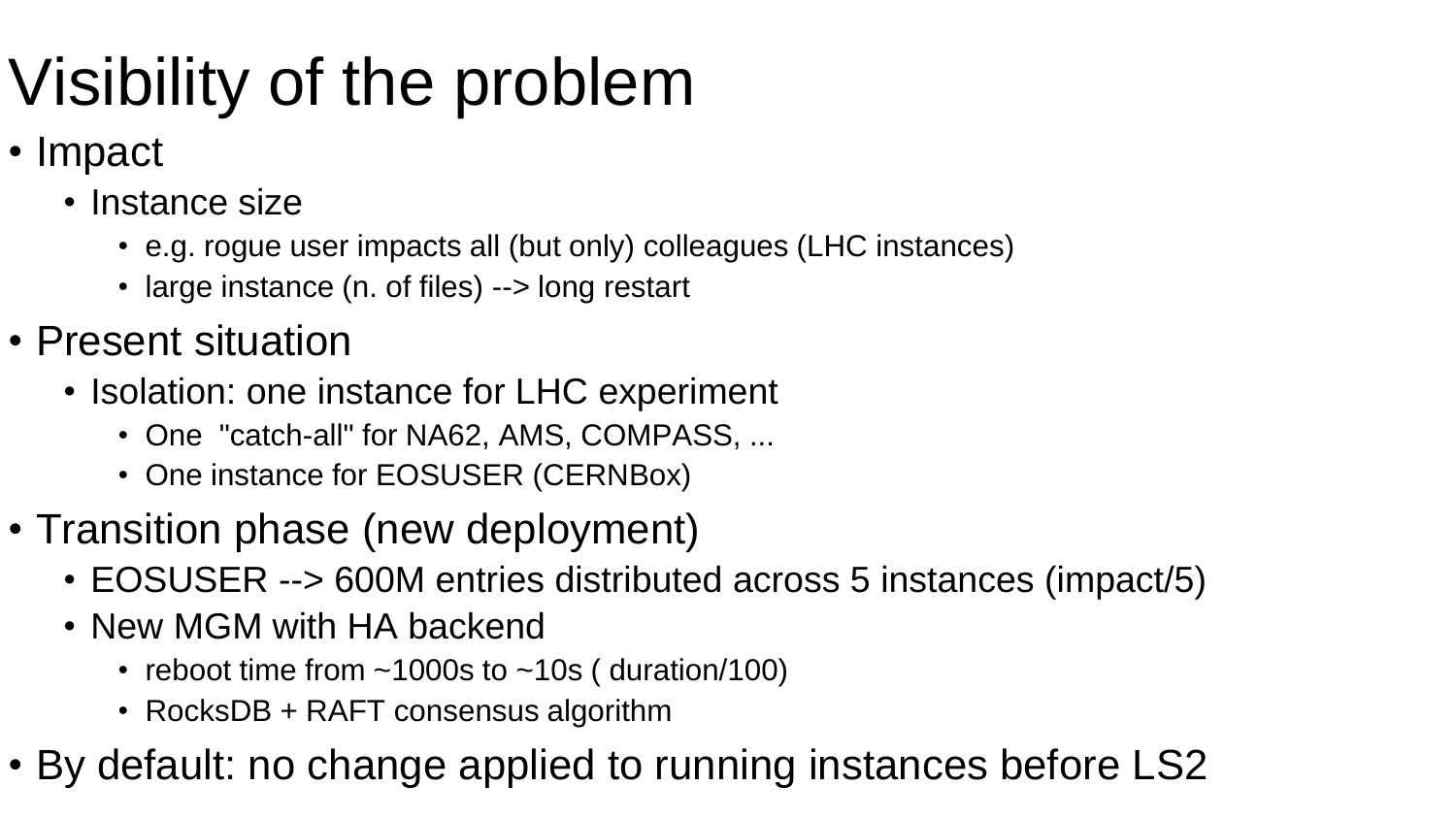## More changes

- Present system:
	- Resilience improved by 2 MGMs (one master, one slave)
	- The slave helps only for read
- New MGM:
	- In production on EOSHOME (EOSUSER successor)
	- In EOSBACKUP up to 1.3B entries
	- Tested up to 4.4B entries (max size today is 600 M entries)
		- The  $\Sigma$  LHC is ~800 M entries
- Next steps
	- Multiple MGMs
		- The status is given by the disk-resident catalogue
		- Fully benefit from the disk-resident catalogue high-availability